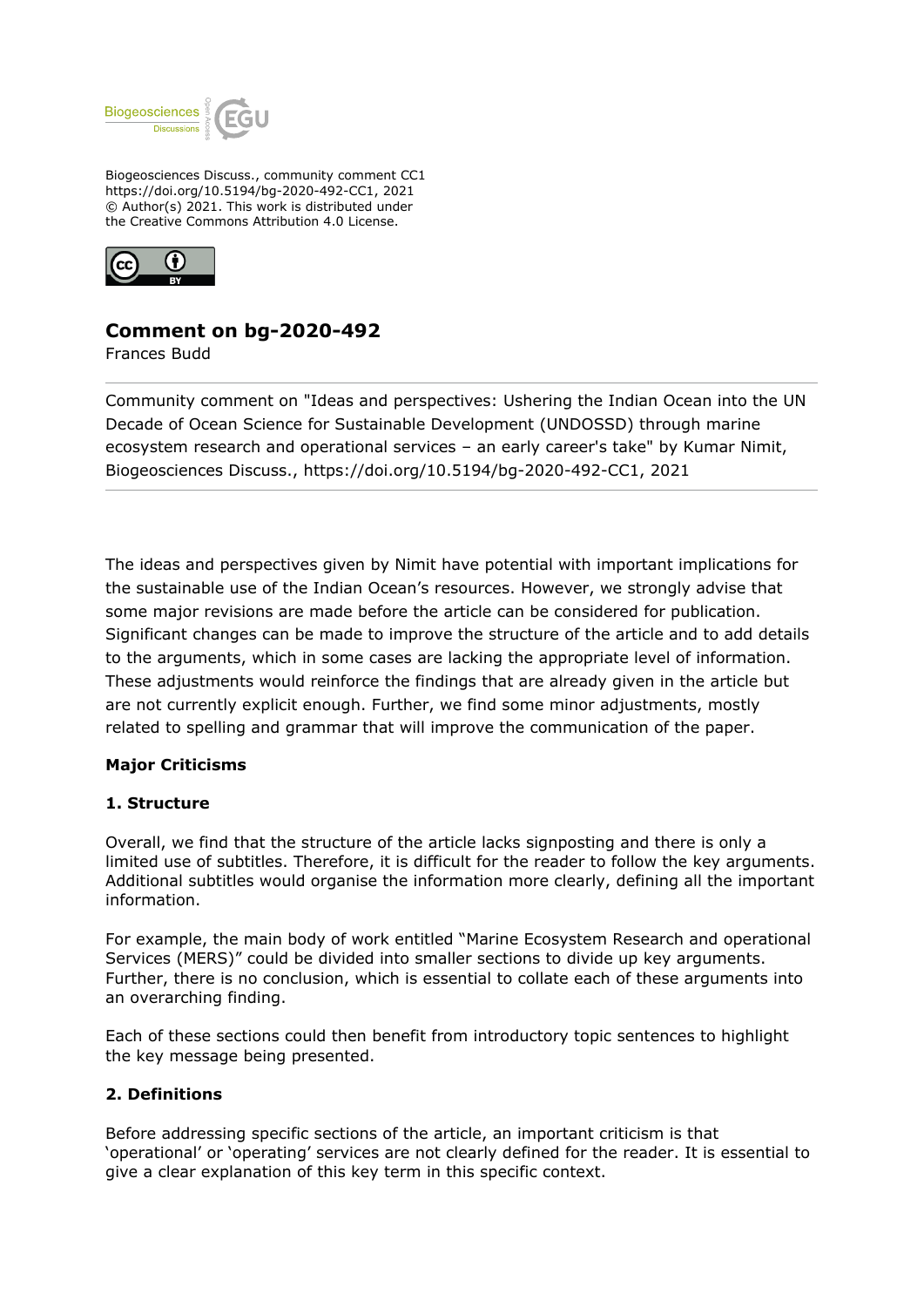# **3. Abstract**

Whilst the abstract does outline some key points made in the paper, such as the need to consider more operational services like Coral Bleaching alerts and SCUBA-assisted advisories, as opposed to only fishery information, it does not include key information that we would usually expect from an Abstract. Firstly, the abstract states that the paper will be a review. However, the main results or concluding arguments from such a review are not presented. The purpose and aims of the paper should be more explicit and subsequently the results to these aims must also be made clear. Secondly, whilst some background information is given, the abstract does not allude to the rationale of the paper and the importance of the findings, which we would argue are fundamental to supporting the perspective being presented. A clearer progression from background information, purpose and review to a conclusion would clarify why new operational services should be considered. Thirdly, a handful of examples of issues are presented in the abstract, the significance of the selected examples are unjustified and it is unclear on reading the paper what the major issues and minor issues are.

# **4. Introduction**

The introduction contains a lot of important information. Unfortunately, the significance of these statements are somewhat lost due to poor structure. Like the abstract, improving the structure of the Introduction would give the arguments presented in this perspective a more explicit motive. Specifically, we would recommend that the introduction follows an inverted pyramid structure; starting with widely applicable background and contextual information and ending with more specific and narrowly targeted points. This structure will guide the argument and emphasize the importance of this perspective and inform the reader of the scope, which we also find should be more explicit. For example, the introduction already begins with the wider context of the Indian Ocean, mentioning population growth, highlighting how many lives depend on the resources of the IO and addressing the multiple cultures that inhabit IOR countries. Further detail could be given here as it would be interesting to explore the specific differences between the populations that inhabit IOR countries and use the IO. In addition, more detail should be given to the specific threats that target marine ecosystems, to highlight the specific issues that need to be overcome for the sustainable and equal use of the IO. Together, these added details would enable the reader to understand to what extent impacts in the IO affect people's everyday lives and therefore the importance of the perspective.

The introduction could also include introductory information about the current environmental and ecological conditions of the IO. Whilst the introduction states that the IO is poorly studied and there is little information available, existing literature should still be outlined. For example, details on other uses of the IO rather than fishing like the extent of tourism. Or published information on the threats specific to the IO like evidence of coral bleaching events. Perhaps fundamental facts like the climatic cycles, weather and temperature changes, salinity or nutrient information, to highlight both the physical as well as a social factors that make the IO unique from other oceans. Again, this information would highlight why advocating sustainable use of the IO is so important.

If the preceding information is considered, this final recommendation may not be necessary as they will be implied: we suggest explicitly outlining your research question or purpose.

Finally, the hypotheses state that "the best possible approach to win the community attention (and to invoke the responsible ownership of resources) is to engage the communities with the operational ecosystem related services" and it is unclear how the rest of the article proves or disproves this hypothesis. Although there are a few mentions of how communities can get involved with operational services, a separate paragraph or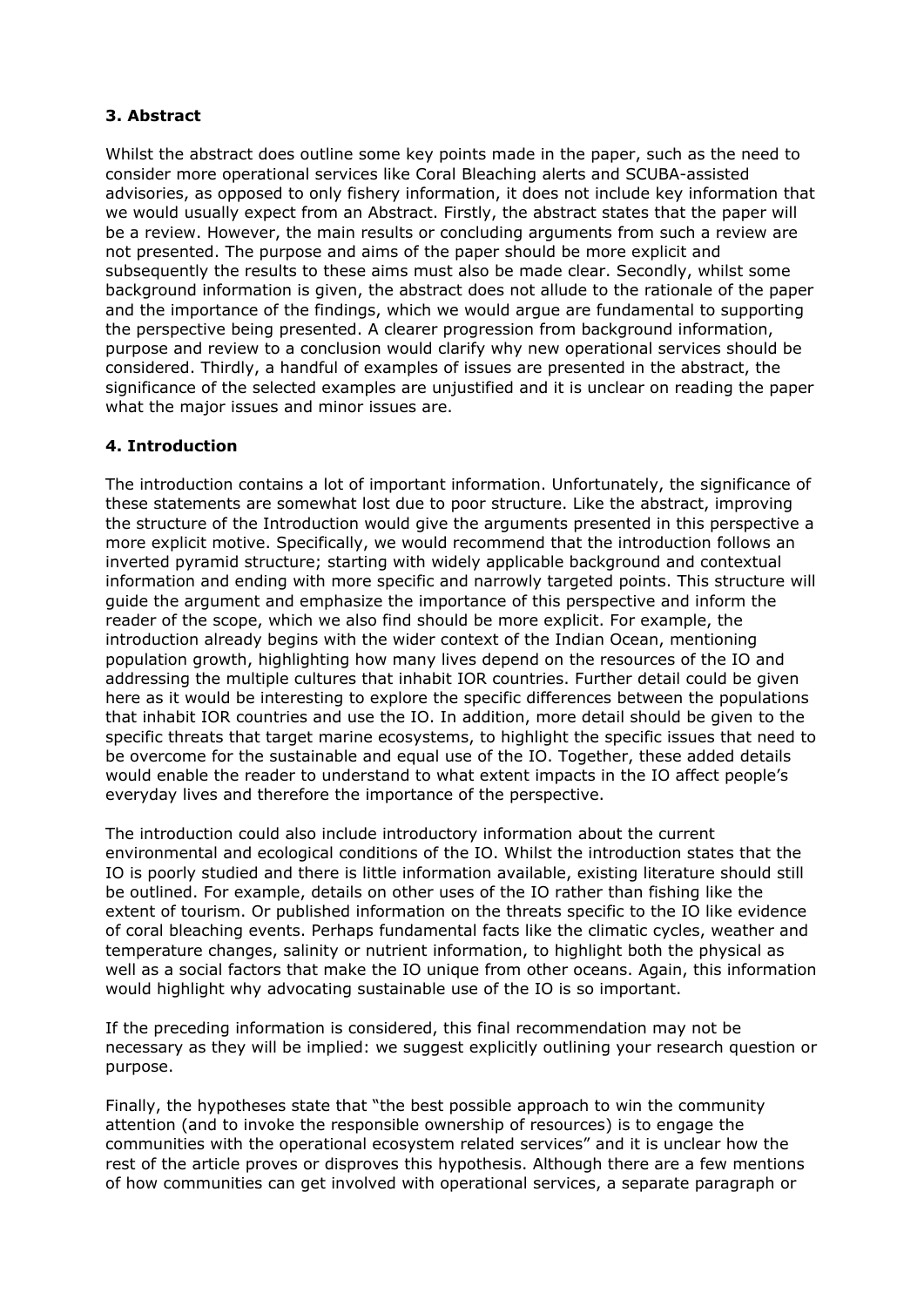section to explain the outcomes for this hypothesis would clarify the findings.

Usually we would expect to see a brief section to summarise the methodology next. This does not need to be extensive but as this paper explicitly states that it is a review, how the review was conducted needs acknowledgement. For example, how were the papers selected for review? Was it systematic?

# **5. Marine Ecosystem Research and operational Services (MERS)**

The main section of the work could be improved by adding more details and relevant information to the arguments. For example, the use of satellites is covered in depth, however there is little information to explore how they can or have been used as an operational service. Developing the application of these tools is more appropriate for the hypothesis in question. Similarly, the main section of work tends to focus on technologies and problems for the Indian Ocean. Instead, the main focus should be on specific operational services and why they are important, followed by what kind of data/ technology is required to put this operational service into action. Simply put - your recommendations. For example, rather than focussing on the problem of plastic pollution, the focus should be on the operational service of plastic detection, why it is necessary and how it can be achieved.

A critique is developed against the lack of information available for the Indian Ocean. To shine light on the areas of information that could be helpful for the sustainable use of the IO's resources, it would be interesting to detail the kind of information that has been useful in other ocean basins for operational services.

In general, more case studies and greater referencing would elevate the article as a whole.

### **6. Use of a Figure**

At present, this article does not contain any figures or imagery. However, a figure that synthesises the problem (sustainable future use of the IO) alongside the solutions (use of various operational services) could be very beneficial to summarise all of the ideas and highlight the core ideas being presented.

### **Minor Criticisms**

There are several adjustments that could be made to facilitate legibility and to improve the important messages within the piece.

Firstly, we do not find it necessary to include "An early career's take" in the title as it is not relevant to the findings in the paper.

Secondly, we think that both the introduction and main body of text could benefit from the support of additional references. For example, in the introduction the statements on population pyramids profiles of IOR countries and IOR marine ecosystems under threat statement should be qualified by references.

Alongside these adjustments, we find several grammar issues that should be remediated, which are listed below. We also suggest using a grammar checker to find any further errors.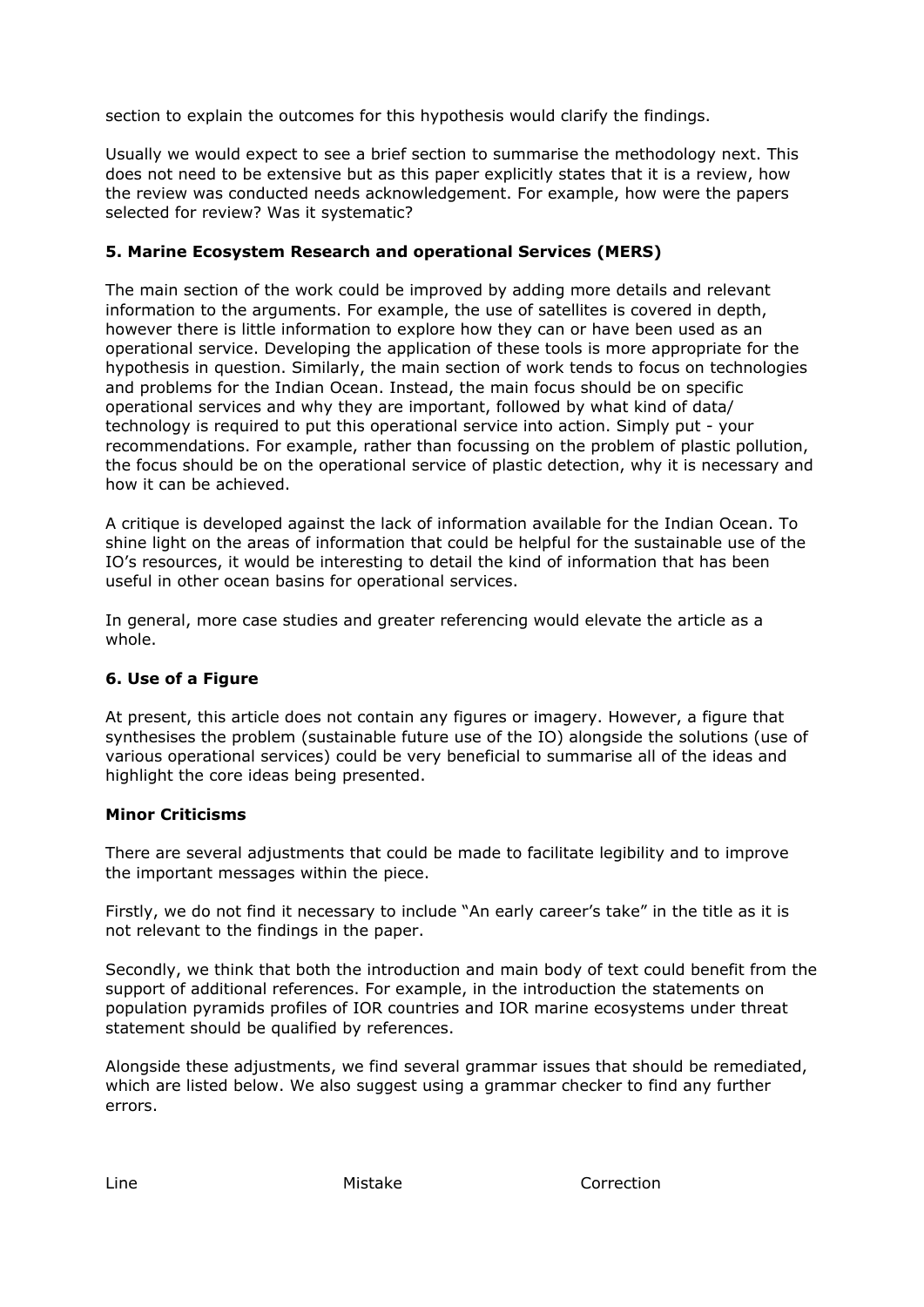| 30        | "Majority of the IOR countries Replace 'of' with 'or'<br>have either expansive of<br>stationary population pyramid<br>profile, with limited land<br>resources"                                                                     |                                                                                                                                                                                           |
|-----------|------------------------------------------------------------------------------------------------------------------------------------------------------------------------------------------------------------------------------------|-------------------------------------------------------------------------------------------------------------------------------------------------------------------------------------------|
| 34        | "consumerism is poised to<br>extend to larger part of the<br>population"                                                                                                                                                           | Replace 'part' with 'parts'                                                                                                                                                               |
| $36 - 37$ | "It is thus important to<br>ensure that the resources in<br>this unique, land-locked from<br>the north ocean, are<br>harnessed in harmony with<br>the sustainability and with the"In this unique and land-<br>equal opportunities" | Needs rewording, for<br>example:<br>locked from the north ocean,<br>it is important to insure that<br>the resources are harnessed<br>sustainably and there is<br>equality of opportunity" |
| 45        | "This paper hypothesize"                                                                                                                                                                                                           | "hypothesizes"                                                                                                                                                                            |
| 82        | "With more than two decade "decades"<br>of uninterrupted<br>observations"                                                                                                                                                          |                                                                                                                                                                                           |
| 87        | "The research can then<br>support to the operational<br>services"                                                                                                                                                                  | Remove "to"                                                                                                                                                                               |
| 112-113   | "Human activities can be<br>nuisance to the marine<br>environment in many ways                                                                                                                                                     | Could be worded better, for<br>example: Many human<br>activities can be a nuisance to                                                                                                     |